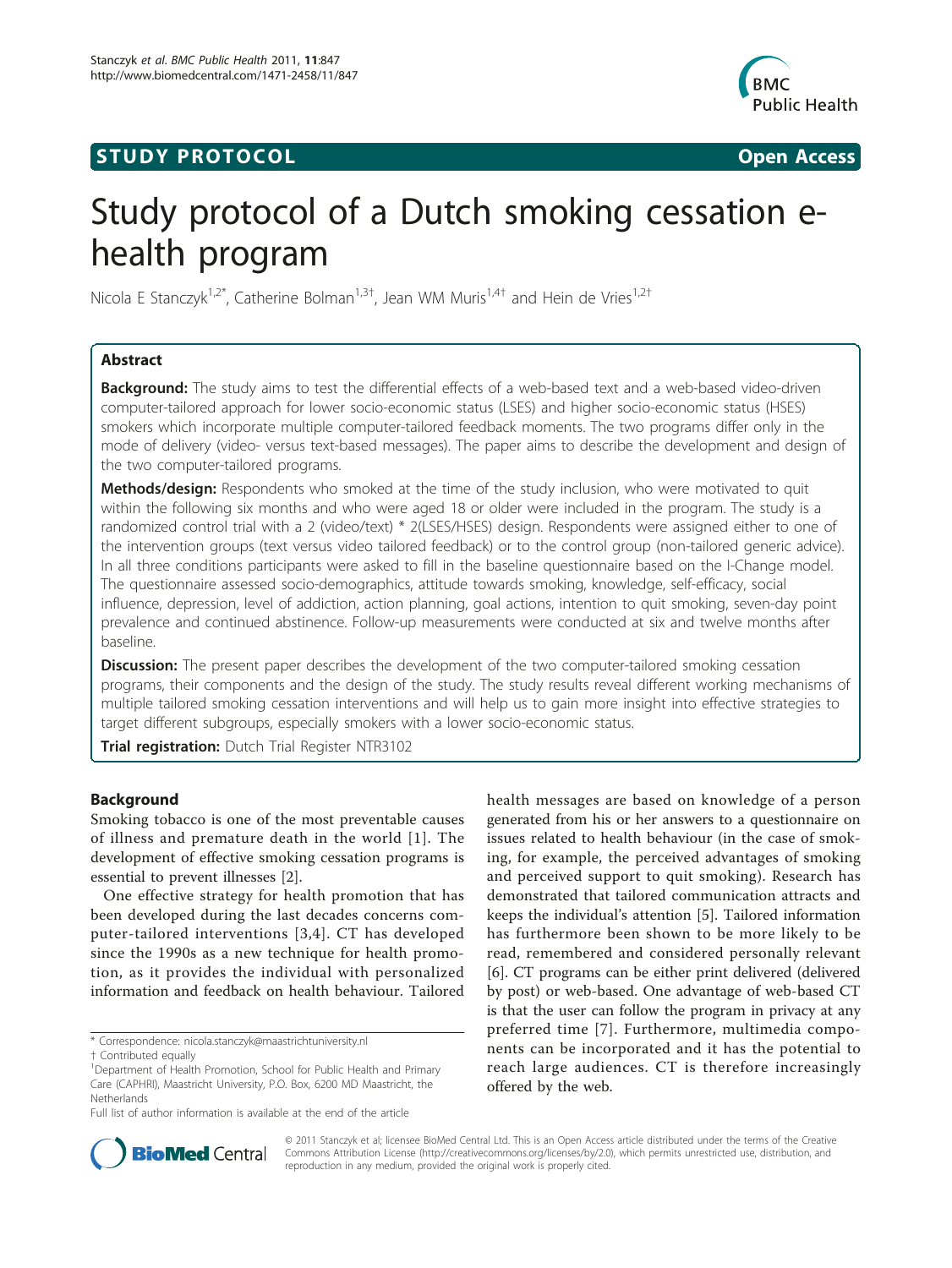In the Netherlands, a range of empirical studies has demonstrated the efficacy of web-based computer-tailored programs compared with non-tailored programs for several lifestyle behaviours [[6,8](#page-10-0)] including smoking cessation [[8](#page-10-0)-[11\]](#page-10-0). The effectiveness of computer-tailored technology to smoking cessation has been reviewed and tested in various studies [\[12,13\]](#page-10-0).

Smoking prevalence in Dutch people with a low socioeconomic status (LSES) is higher than in people with a high socio-economic status (HSES) [\[14\]](#page-10-0). People with a low SES also begin to smoke at an earlier age [\[15\]](#page-10-0) and have more difficulties in quitting [[16](#page-10-0)]. Several studies suggest that health communication probably needs to be different for LSES populations and suggest an approach with less cognitive effort [[17](#page-10-0)-[19](#page-10-0)] that focuses more on visual than on text information [\[20](#page-10-0)].

Consequently, the potential problem with CT smoking cessation programs is that they rely heavily on textbased messages and might therefore be less attractive to LSES smokers. Cognitive psychologists emphasize learning from more than one modality source, since humans actively process information with separate systems for visual and verbal representations [[21](#page-10-0)]. Several studies suggest that videos may be more effective in attracting attention and stimulating comprehension, especially in LSES smokers and smokers unmotivated to change [\[22](#page-10-0)]. Video messages have been shown to require less mental effort and less translation of abstract concepts to create images [\[23\]](#page-10-0). Findings using the Elaboration Likelihood Model suggest that LSES groups often do not process information deeply [\[20](#page-10-0)]. Furthermore, research has identified that video presentation activates both visual and verbal channels, which together may lead to better learning outcomes [[21\]](#page-10-0). Whereas text messages require translation of abstract ideas to concrete situations, video messages may help to focus the recipient more on the basic message and help their understanding of the core message and reasons for engaging in the desired behaviour. Lower educated and motivated groups may thus profit in various ways from the utilization of videos and illustrations in smoking cessation programs.

To test the effectiveness of video-based messages it is important to use an experimental design in which the information provided by the videos is comparable to the text messages and a control condition. The video information should therefore use the same basic messages as the text version [\[24](#page-10-0)]. Yet as far as we know no studies have been executed which test whether the use of video-based messages alone (without any other animation effects, like cartoons, hyperlinks, etc.) has an added effect on smoking cessation especially when targeting less literate groups. Also little attention has been given yet to the possible efficacy of video-based computer-

tailored smoking cessation interventions targeting LSES smokers.

Besides method strategy it is also important to consider the dosage of CT. Research has demonstrated that multiple smoking cessation CT results in greater cessation effects than single tailored feedback letters [[9\]](#page-10-0). Similar effects have also been found for other behaviours than smoking, e.g. physical activity and dietary behaviour [\[7](#page-10-0),[25\]](#page-10-0). Multiple tailoring feedback moments are therefore considered to be a useful strategy to implement for web-based computer-tailored smoking cessation programs as well.

The study whose protocol is described here aims to include these different elements by developing and testing two new e-health programs, incorporating multiple computer-tailored feedback moments. The two e-health programs differed only in the mode of delivery that was used (video- versus text-based messages).

The main aim of this paper is to describe the development of the two computer-tailored smoking cessation programs, their components and the design of the efficacy study.

# Methods/design

The study protocol was submitted for approval to the Medical Research Ethics Committee (MREC) of Atrium Medical Centre Heerlen. The MREC reviewed the research protocol and judged that no further MREC approval was necessary for this study because patients were not obliged to a certain act. Furthermore, the questionnaires of the intervention were judged not to have a deep psychological impact. Human subjects' approval was obtained in line with the APA informed consent ethical principles. At the beginning of the study, all eligible participants were provided with information on the study and asked to sign informed consent forms.

#### Target population and Inclusion criteria

Only respondents who smoked at the time of the study inclusion, who were motivated to quit within the following six months and who were aged 18 or older were included in the study. Furthermore, respondents needed to have internet access and had to be able to understand the Dutch language sufficiently.

#### Study design

Respondents were randomly assigned to one of the two experimental conditions or the control condition.

1. Text computer-tailoring: respondents received computer-tailored text messages during several feedback sessions. The number of feedback sessions was dependent on the respondents' intention to quit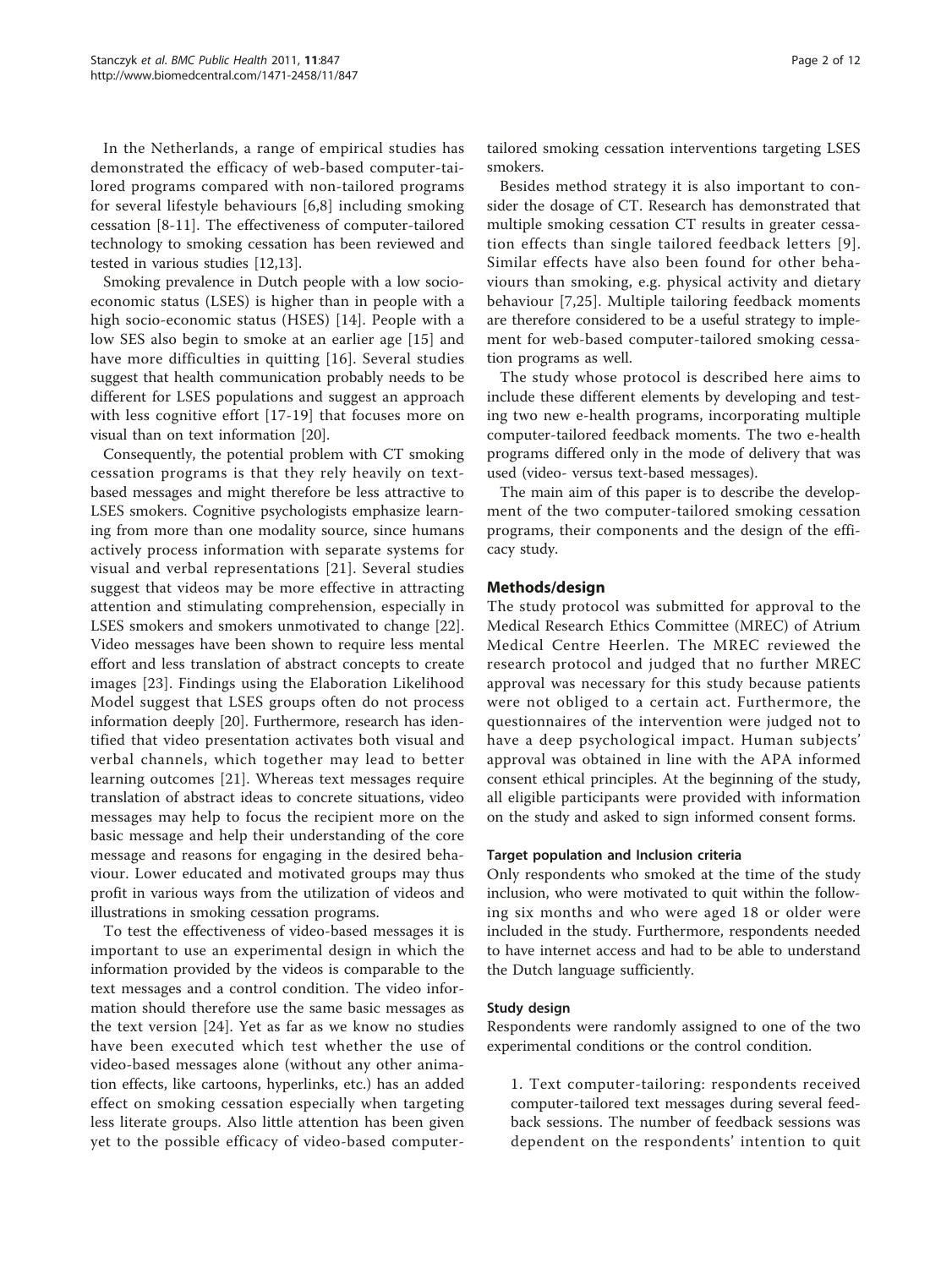smoking and their readiness to set a quit date within a month.

2. Video computer-tailoring: respondents received computer-tailored video messages during several feedback sessions. The number of feedback sessions was dependent on the respondents' intention to quit smoking and their readiness to set a quit date within a month (the text messages mentioned in point 1 were replaced by videos).

3. Control group: participants received one short piece of generic text advice.

More detailed information is provided in the 'intervention' section.

## **Procedure**

## Recruitment

Participants were recruited by several recruitment strategies. First, smokers were recruited through general practitioner (GP) practices. We asked about 150 GP practices to refer smoking patients to our intervention website. The GP practices received a letter which entailed a description of the project, tasks for the GP and the assistant and all necessary recruitment materials. GPs willing to participate in our study were asked to refer a minimum of 20 patients who met the inclusion criteria to the intervention website over a period of 12 months.

Second, respondents were recruited by a mass media approach, which consisted of calls in local newspapers and websites of national health funds (the Dutch Diabetes foundation, the Dutch Cancer Society, the Dutch Foundation for a Smoke-free Future and the Dutch Asthma Foundation). The calls directly referred smokers who were interested in participating in the study to the intervention website where they could find more information about the project and registration.

Third, smokers were also recruited via several Dutch companies. We asked companies to bring the program to the attention of their employees by means of advertisements, announcements in staff magazines, internal websites and/or by any other channels they used to communicate with their employees. Similarly to the other recruitment strategies, calls referred employees to the intervention website.

The intervention website gave information about the content of the program and explained that three different versions of the program were to be tested. Respondents were informed that they would be randomly allocated to one of the three different program versions. Participants were told that they could win 100  $\epsilon$  after completing all parts of the program and the follow-up measurements at six and twelve months.

It was decided to use these mixed recruitment strategies because previous studies by the Department of Health Promotion at Maastricht University showed these strategies are sufficient to reach many smokers who are representative of the Dutch population of smokers and could also help to reach a sufficient number of LSES smokers [[8,26\]](#page-10-0).

## Randomization

Smokers interested in quitting within the following six months were invited to visit the intervention website and could sign up with their own username and password. After signing up for participation, giving online informed consent and passing through the inclusion criteria, respondents were allocated to one of the three conditions of the program. Randomization was performed automatically by Tailor Builder computer software (OSE, Sittard, the Netherlands). This software was especially developed for the execution of web-based computer-tailored programs [[27](#page-10-0)].

## Study course

The course of the study is described briefly below. The main elements of the intervention are outlined in the Materials section.

The Tailor Builder software randomly assigned respondents either to one of the intervention groups (text vs. video-tailored feedback) or to the control group (non-tailored generic advice). Respondents were not informed of the group to which they were allocated (see also Figure [1\)](#page-3-0). The video-based condition used the same computer-tailored messages as the text-based condition. Respondents were asked to answer three questions concerning the inclusion criteria (18 years or older, smoker, intention to quit within a year or earlier). Respondents who did not meet the inclusion criteria were subsequently excluded from the study and received a message explaining why they could not participate in the study. Respondents who did not meet the inclusion criteria were subsequently excluded from the study and received a message explaining why they could not participate in the study.

All other respondents were assigned to one of the three conditions, continued with the program and were asked to fill out the baseline questionnaire. At the end of the baseline questionnaire, respondents were asked to fill in whether they had plans to quit within the following month. Depending on their answer, respondents were allocated to one of two possible routings of the program.

Respondents with the intention to quit within the following month followed route 1 (detailed description of route 1, see Materials section). Respondents were asked to choose a quit date and were invited seven days before their quit date to participate in the second session of the program. Respondents subsequently received an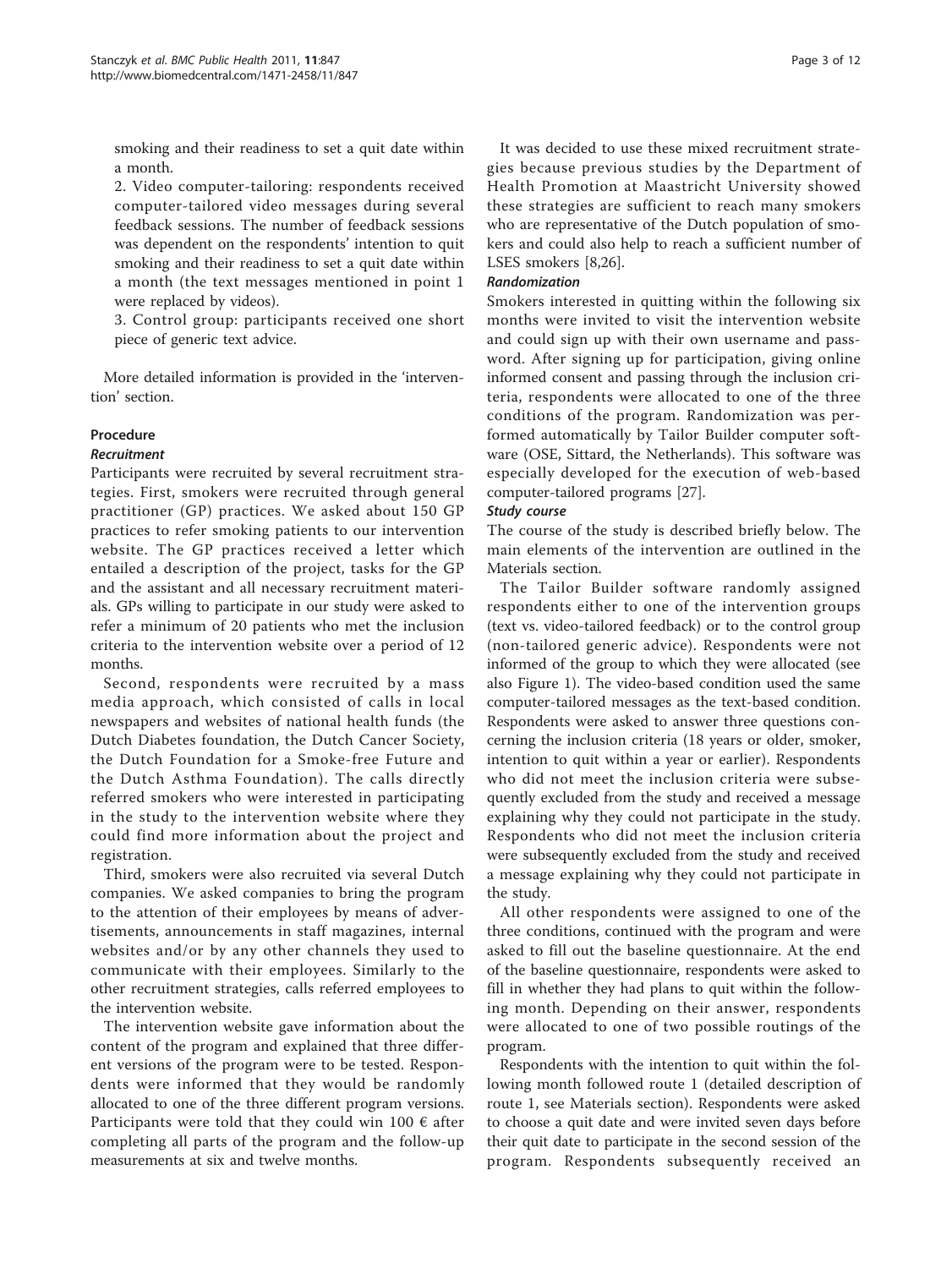<span id="page-3-0"></span>

invitation for the third session three days after their quit date. Additionally, respondents received an invitation for the fourth, fifth and sixth feedback sessions two, four and eight weeks after their chosen quit-date.

Respondents not intending to quit within the next month followed route 2 (for details see Figure [2\)](#page-4-0). One month after the baseline questionnaire respondents were invited by the program to follow the second session. At session two they were asked again to indicate their intention to quit within the following month. Respondents prepared to quit were subsequently directed to route 1, as described above. Respondents not prepared to quit received their last invitation for the third session one month later.

Six and twelve months after filling out the baseline questionnaire, all respondents of the three conditions were asked to complete the follow-up measurements.

In the e-health programs, invitations for the feedback sessions were sent by e-mail. Next, respondents received a personalized summary report by e-mail after each feedback session. Respondents in the text condition had the opportunity to reread and print the tailored text messages. Respondents in the video condition were able to watch the tailored video messages again. Respondents in the control condition were not able to reread the short piece of generic text advice. The average time of the different intervention sessions was about 20 minutes.

# Materials

## **Questionnaires**

In all three conditions participants were asked to fill in the baseline questionnaire.

The baseline questionnaire was based on the I-Change model [[3\]](#page-10-0) and has previously been used in other studies that assessed the impact of computer-tailoring on lifestyle changes, like smoking [[8,26\]](#page-10-0). The baseline questionnaire consisted of questions on smoking behaviour, smoking-related beliefs, social influence, self-efficacy to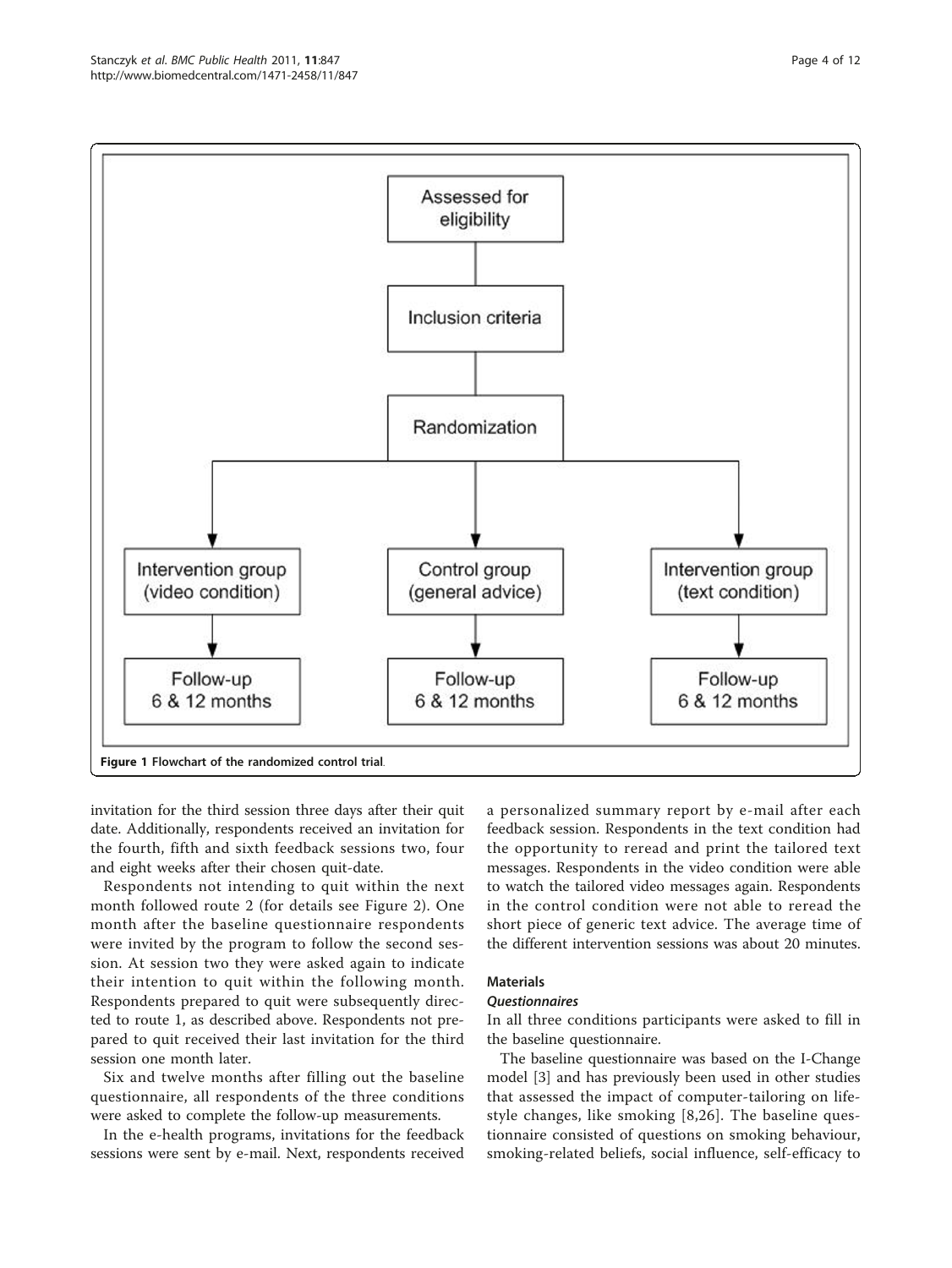<span id="page-4-0"></span>

quit, preparatory planning and stage of change [[8](#page-10-0),[28\]](#page-10-0). Furthermore, existing scales were used to measure cognitive processing (Elfeddali I, Bolman C, Candel MJJM, Wiers RW, De Vries H: Preventing smoking relapse via Internet-based computer tailored feedback: 12 month results of the SQ4U-study, submitted) and depressive complaints [[29\]](#page-10-0). The follow-up questionnaires at six and twelve months assessed smoking behaviour [[28\]](#page-10-0), stage of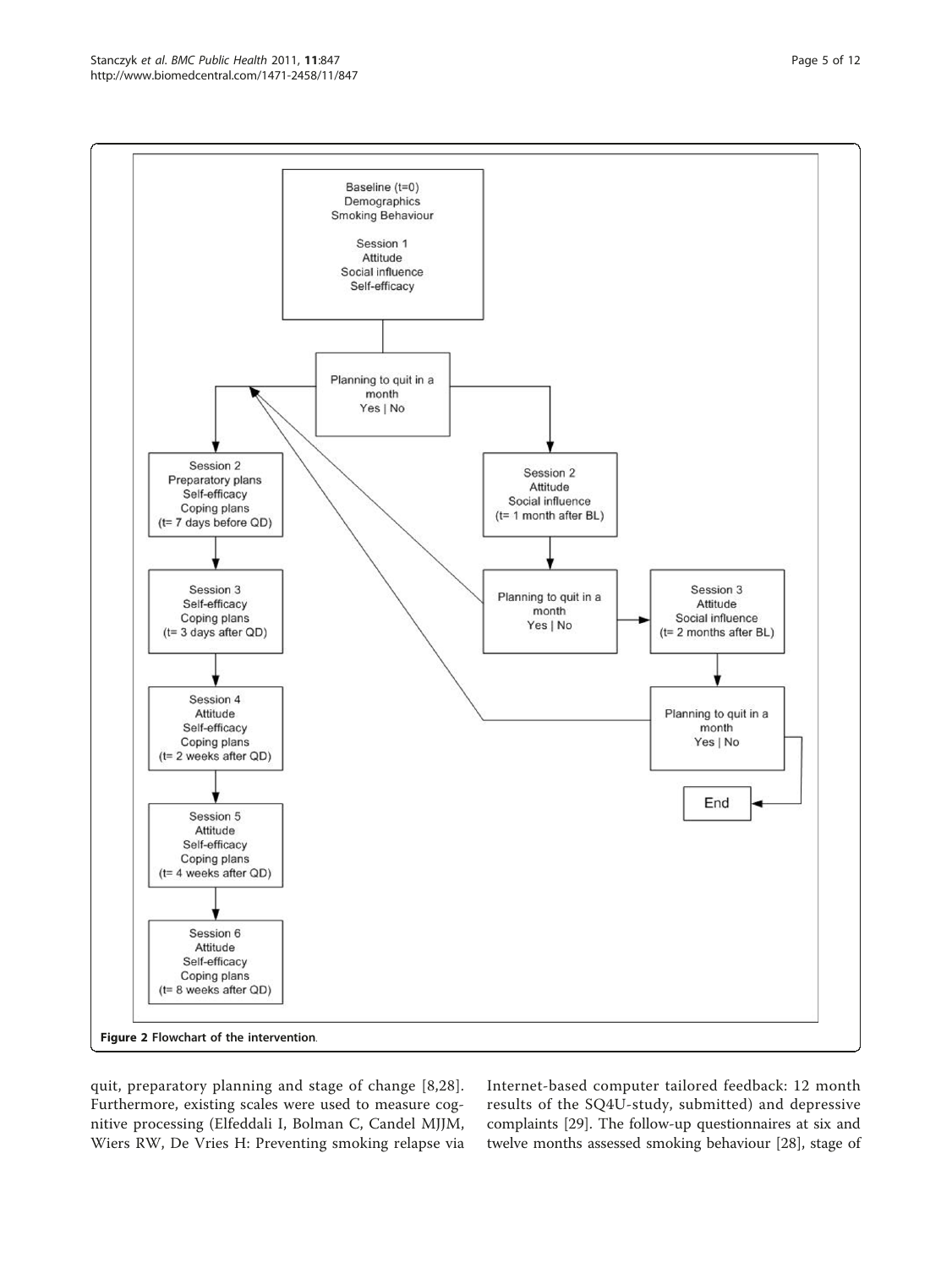change [[8](#page-10-0)], quality of life (QoL) and healthcare costs [[30\]](#page-10-0).

## Social demographic information

Variables assessed were: age, gender, marital status, religious background, ethnic background, education level, current work status, income level.

## Health status

Occurrence of smoking-related diseases was measured by four questions on a dichotomous scale (Do you suffer from chronic respiratory disease, cancer, diabetes or cardiovascular disease?;  $0 = no$ ;  $1 = yes$ ; index:  $0 = no$  disease to  $4 =$  occurrence of four diseases) [[8](#page-10-0)].

## Level of depression

Level of depression was measured by the abbreviated

CES-D by four items (e.g. During the past week I felt depressed;  $1 =$  rarely or none of the time (less than 1 day); 2 = some or a little of the time  $(1-2 \text{ days})$ ; 3 = occasionally or a moderate amount of time (3-4 days); 4  $=$  most or all of the time (5-7 days) [\[31](#page-10-0)].

# Cognitive processing

Cognitive processing was measured by six items on a five-point scale of the Heuristic Systematic Processing Questionnaire (e.g. I like tasks where I do not have to think much;  $1 = I$  totally disagree;  $2 = I$  disagree;  $3 = I$ do not know;  $4 = I$  agree;  $5 = I$  totally agree) [\[32\]](#page-11-0).

## Media preference style

Media preference style was assessed by a six-item questionnaire. The questionnaire which was developed by the research team assessed whether respondents preferred the visual or auditory channel in order to understand and remember new information (e.g. I can understand new information better if  $1 = I$  can read it; 2 = the information is reported by a person in a film; I remember information better if  $1 = I$  can read it;  $2 =$ the information is reported by a person in a film).

## Level of addiction

Level of addiction was measured by six items, asking respondents how many cigarettes/shags they smoked per day, at which time points and whether they had difficulties not smoking in smoke-free places. The answers to these six questions were converted into an overall score, ranging from 0-10 [[33\]](#page-11-0).

## Smoking behavior

Smoking behaviour was measured by asking respondents how many cigarettes/shags they smoked per day. Smoking behaviour was converted into an overall score (number of cigarettes a day) [\[25\]](#page-10-0).

## **Habit**

Smoking habit was assessed by an abbreviated version of the Verplanken and Orbell's Self-Reported Habit Index of six items with which respondents could agree or disagree on a five-point scale (e.g. Smoking is something which I do automatically;  $1 = I$  totally disagree;  $2 = I$  disagree;  $3 =$ I do not know;  $4 = I$  agree;  $5 = I$  totally agree) [\[34\]](#page-11-0).

## **Attitude**

Attitude towards the rational and emotional pros and cons of smoking was measured by twelve items with which respondents could agree or disagree on a fivepoint scale (e.g. When I do not smoke, my condition improves;  $1 = I$  totally disagree;  $2 = I$  disagree;  $3 = I$ do not know;  $4 = I$  agree;  $5 = I$  totally agree) [[8,25,](#page-10-0)[35](#page-11-0)].

## Social influence

Social influence was measured by two existing scales; a social support scale and a social modelling scale [[25\]](#page-10-0). Two items measured whether people in the respondents' environment smoked (respectively partners and people in the direct environment (Does your partner smoke?;  $0 = no; 1 = yes$ ,  $9 = not applicable; How many$ of the people in your environment smoke?;  $1 = none$ of them;  $2 =$  the minority;  $3 =$  half of them;  $4 =$  the majority;  $5 =$  all of them;  $9 =$  not applicable). The second scale assessed whether the person received social support in favour of quitting or against quitting on a five-point scale (My partner/people in my environment;  $1 =$  do not support me;  $2 =$  support me a bit; 3  $=$  support me;  $4 =$  support me a lot;  $9 =$  not applicable) [\[25](#page-10-0)].

# Self-efficacy

Self-efficacy was measured by nine items on a five point scale (e.g. Do you think you will manage not to smoke when you drink a cup of coffee?;  $1 =$  definitely not;  $2 =$ probably not;  $3 =$  maybe yes;  $4 =$  probably yes;  $5 =$  definitely yes) [\[36](#page-11-0)].

## Action plans

Action plans were assessed by five items. Participants had to indicate on a five-point scale whether they planned to execute different preparatory plans for their quit attempt (e.g. removing ashtrays, asking guests not to smoke and thinking about difficult situations they might encounter after quitting;  $1 =$  surely not  $-5 =$ surely yes) [\[25\]](#page-10-0).

## Coping plans

Coping plans were assessed by nine items. Respondents had to indicate whether they had made any plans to prevent relapse in difficult situations (e.g. plans how to cope with withdrawal symptoms, how to cope with negative mood and how to cope with high risk situation such as e.g. parties or being with friends;  $0 = no$ ;  $1 =$ yes) [[37\]](#page-11-0).

## Readiness to quit smoking

Readiness to quit smoking was measured by one item assessing whether the respondent intended to quit smoking on a six-item scale  $(1 = yes, within the follow$ ing month;  $2 = yes$ , within one and three months;  $3 =$ yes, within four and six months;  $4 = yes$ , within one year;  $5 = yes$ , within one and five years;  $6 = yes$ , but not within the following five years) [\[25,](#page-10-0)[35\]](#page-11-0).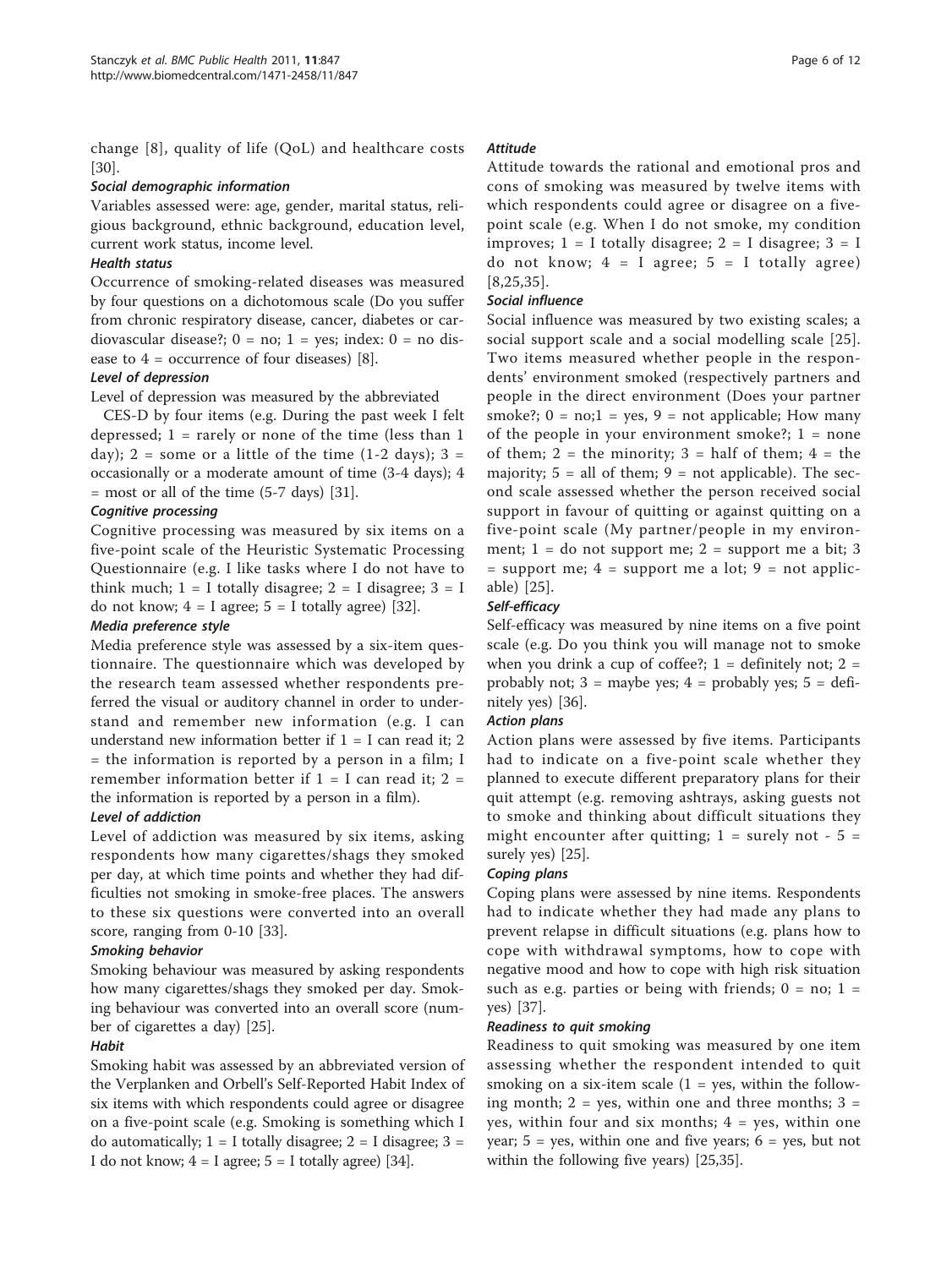#### Intervention

#### Intervention elements of the two e-health programs

The theoretical rationale behind computer-tailoring is to make the information that the user receives as personally relevant as possible. According to theories of information processing, e.g. the Elaboration Likelihood Model, people pay more attention to personally relevant information, thoughtfully consider it and appreciate it more than non-personally relevant information [\[25\]](#page-10-0). Research has furthermore shown that information which is attended to and thoughtfully considered is more likely to influence a person's beliefs and behaviours [[5\]](#page-10-0).

The tailored program consisted of a screening instrument for smoking behaviour, and a feedback library with all pre-written feedback messages and tailoring algorithms. The tailoring algorithms linked up the specific answers of the respondent with the relevant corresponding health message in the feedback library. The screening instrument consisted of different questionnaires, which were developed to assess the smoking behaviour itself, the perception of the smoking behaviour and determinants such as attitude, social norms and self-efficacy towards smoking. After completion of the questionnaires, automatized feedback was generated and provided based on the specific answers the respondent gave. Feedback was provided on item level (e.g. for each coping plan).

The video-based condition used exactly the same tailored messages as the text-based condition. The video had a new reading format with five different adults delivering the messages (two males, three females) who were chosen as a result of screen tests. In the context of learning, research has shown that students learn significantly more and are more motivated when information is presented through multiple visual agents of different gender and race. This can be explained by the fact that different information might be better understood and separated if it is delivered by separate agents [[38\]](#page-11-0). With regard to the selection of the speakers we therefore used a mix of adults in terms of age, gender and ethnicity. Research has also shown that individuals are more influenced by visual agents who look similar to themselves regarding appearance- related characteristics [[39\]](#page-11-0). We therefore tried to choose normal adults with normal everyday clothes with which smokers can easily identify. We furthermore aimed to exclude adults with strong dialects in order to avoid distraction or lack of comprehension.

Respondents in the two experimental conditions received personalized information in several feedback sessions, depending on a smoker's readiness to plan a quit date within the following four weeks (see previously described study course). The feedback messages of the program aimed to increase the respondents' positive

attitude toward quitting, to increase the respondents' motivation to make a quit attempt and to support the respondents during the period after their quit attempt. Multiple feedback moments were included in the program because they have been shown to be more effective in encouraging health behaviour than a single feedback moment [\[6](#page-10-0)].

## Baseline computer-tailored session

The baseline computer-tailored session consisted of a shortened version of a previously tested CT program that was found to be more effective in increasing smoking cessation than the provision of generic advice and information [[8,25\]](#page-10-0). The baseline session was intended to increase the respondents' motivation to quit smoking and to encourage the respondents to set a quit date in the next few months. Respondents received tailored feedback on the perceived advantages and disadvantages of quitting. Tailored feedback was offered with regard to the different pros of quitting (e.g. decreased likelihood of diseases) in order to convince the respondents of the advantages of quitting. Tailored feedback further addressed the disadvantages of quitting (e.g. withdrawal symptoms) in order to combat possible negative existing beliefs. With respect to the respondent's perceived social support, tailored feedback dealt with how to deal with smokers in their environment (e.g. asking them not to smoke in their environment in order to avoid a relapse). Furthermore, respondents received feedback on their perceived self-efficacy, the importance of self-efficacy for successful quitting and tips for increasing self-efficacy. Lastly, information was provided on how to plan quitting (e.g. planning a quit date and using smoking cessation aids). Depending on the readiness to quit within one month or not, respondents received feedback in one of the two routings that are explained in detail below. Routing 1

Respondents who were ready to quit in the next month were directed into routing 1. After the baseline questionnaire, respondents in session 1 were asked to set a quit date. Respondents were requested to choose a quit date between eight days and one month from baseline. At the end of the first session, smokers were informed by e-mail that they would be invited for the next session of the program one week before their quit date in order to receive new support and help in preparing their quit attempt in the following days.

One week before their quit date respondents were invited by e-mail to follow the next session of the program. The second session was aimed at preparing the smoker to quit successfully and to be prepared for the difficulties that might arise after quitting. Respondents were first asked to fill out a short questionnaire on selfefficacy and action planning items. Several studies identified a low level of self-efficacy as a good predictor of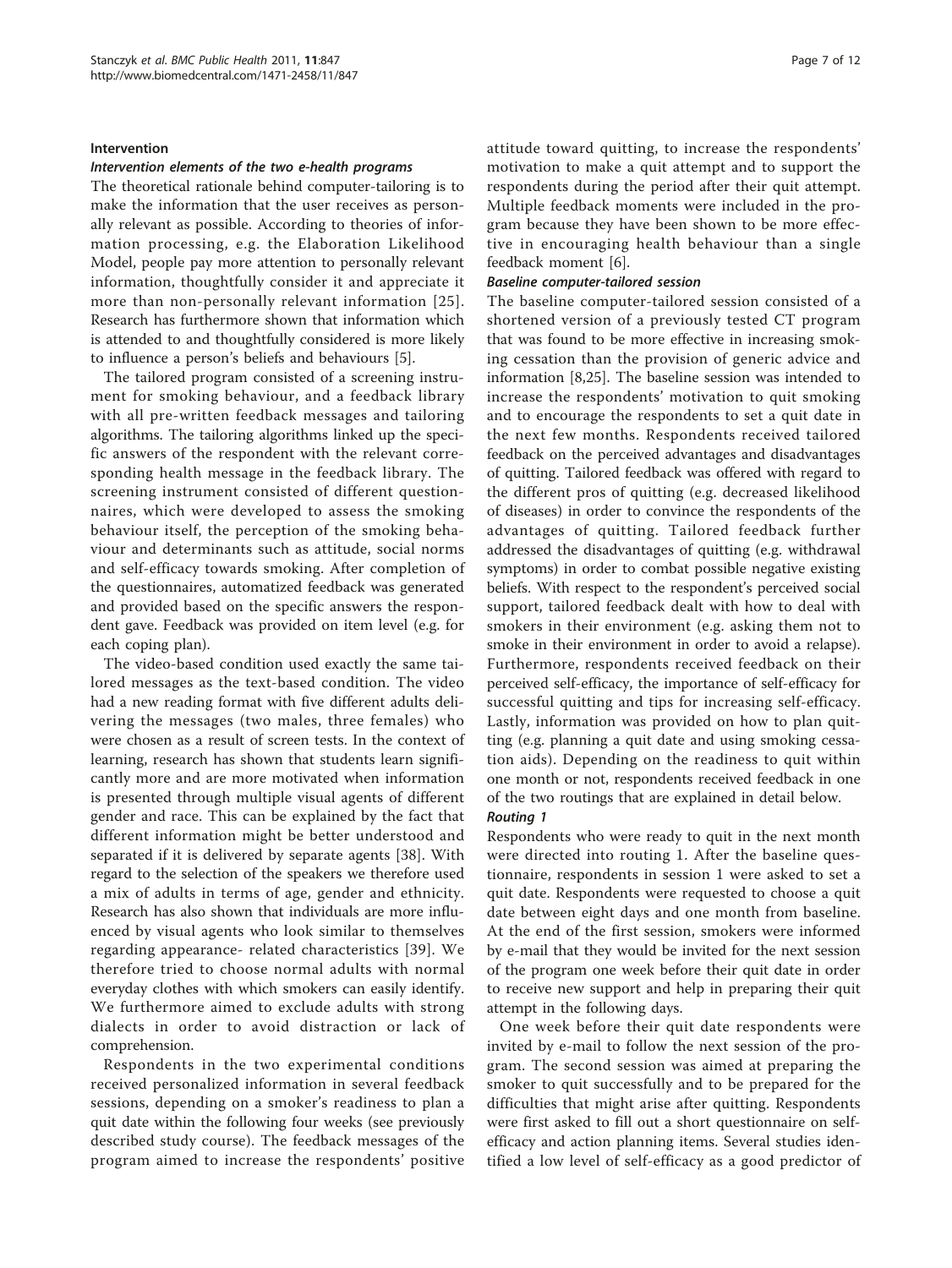smoking relapse (Elfeddali I, Bolman C, Candel MJJM, Wiers RW, De Vries H: Preventing smoking relapse via Internet-based computer tailored feedback: 12 month results of the SQ4U-study, submitted) [[40](#page-11-0)-[42](#page-11-0)]. Therefore, respondents received feedback on how to increase self-efficacy. Tailored feedback on self-efficacy was provided in order to help the respondent to gain confidence to quit and to help him/her to deal with the possible difficulties and negative consequences of their quit attempt. Next, respondents were encouraged to make preparatory plans for their quit attempt. Tailored feedback addressed the advantages of making plans in advance and respondents were furthermore stimulated to think about concrete plans (e.g. removing ashtrays, asking guests not to smoke and thinking about difficult situations they might encounter after quitting). Lack of preparatory planning has been shown to be a good predictor of smoking relapse and preparing for quitting has been shown to increase smoking cessation [[8\]](#page-10-0). The second session not only aimed at preparing the smoker to quit successfully (by encouraging preparatory planning) but also to prepare the smoker to cope with the challenges/difficulties that might arise after quitting. This so-called coping planning has been shown to be a helpful strategy for dealing with high-risk situations [\[43](#page-11-0)]. To encourage coping planning respondents were first asked to choose from a list of eleven risk situations (e.g. I find it difficult not to smoke if I am angry, I find it difficult not to smoke when I see another person enjoying a cigarette) the three most personally relevant high-risk situations. Next, respondents were asked to indicate whether they had already thought about how to deal with these high-risk situations. If they had not thought about coping plans, respondents were instructed to formulate specific coping plans for their personal high-risk situations. Examples were given of how to make concrete plans (e.g. Next time you feel angry, instead of smoking a cigarette, go outside and have a walk).

Session 3 took place three days after the quit date of the respondent. At that time, respondents were invited by e-mail to turn to the CT program again and to fill out a brief questionnaire on self-efficacy and coping planning items. The third session was aimed at encouraging the respondent again to think about possible coping plans in order to deal with high-risk smokingrelated situations. The same strategy was used as in session 2. Respondents were also asked about their smoking behaviour since their quit date. In cases of lapse/ relapse the respondent was told that smoking cessation is a process in which lapses may occur and that they can be used positively in continuing the quit attempt. Respondents were also encouraged and invited to continue their quit attempt or to plan a new quit date. This strategy derived from a CT relapse prevention preprogram that has shown to be effective in preventing relapse (Elfeddali I, Bolman C, Candel MJJM, Wiers RW, De Vries H: Preventing smoking relapse via Internet-based computer tailored feedback: 12 month results of the SQ4U-study, submitted).

Two weeks after the quit date respondents were invited for session 4. Respondents were instructed to fill out again a brief questionnaire on self-efficacy and coping planning items. The same procedure was used as in session 2 and 3 of the program. Furthermore, pros and cons of quitting were assessed again as in session 1. This was done in order to encourage the respondents to rethink about the pros and cons of smoking and quitting that they perceived and to assess whether respondents had acquired possible new pros of quitting since the first session of the program.

In sessions 5 and 6, after four and eight weeks, a similar strategy was used to that in session 4. During the last three sessions, respondents could still choose to receive tailored feedback on different items (such as how to cope with negative moods or how to cope with high-risk situations). This option was provided since we expected them to encounter different problems throughout their quit attempt. In all these sessions smokers who had reverted to smoking were invited and encouraged to restart their quit attempt.

## Routing 2

Respondents who were not ready to quit in the next month followed routing 2. At the end of session 1, that followed immediately after the baseline session, respondents were encouraged to use the next month to reflect on their quitting intention and the tailored information they received during session 1. After one month these smokers received an e-mail with an invitation for the second session. In session 2 the respondent was asked about his/her smoking behaviour. Subsequently respondents again received feedback on the perceived advantages and disadvantages of smoking and quitting and how best to obtain social support from their environment. At the end of the session smokers were asked to indicate their readiness to quit in the next month. Respondents who were ready to quit in the next month and ready to plan a quit date were sent to routing 1. Respondents not intending to quit in the next month were informed that they would receive an invitation for session 3 one month later to reassess their smoking behaviour and their motivation to quit.

As in session 2, respondents received in session 3 tailored feedback on the perceived advantages and disadvantages of smoking and quitting and how best to obtain social support from others. Smokers were again encouraged to quit and were asked at the end of the session to indicate their intention to quit in the next month. Respondents ready to quit within the next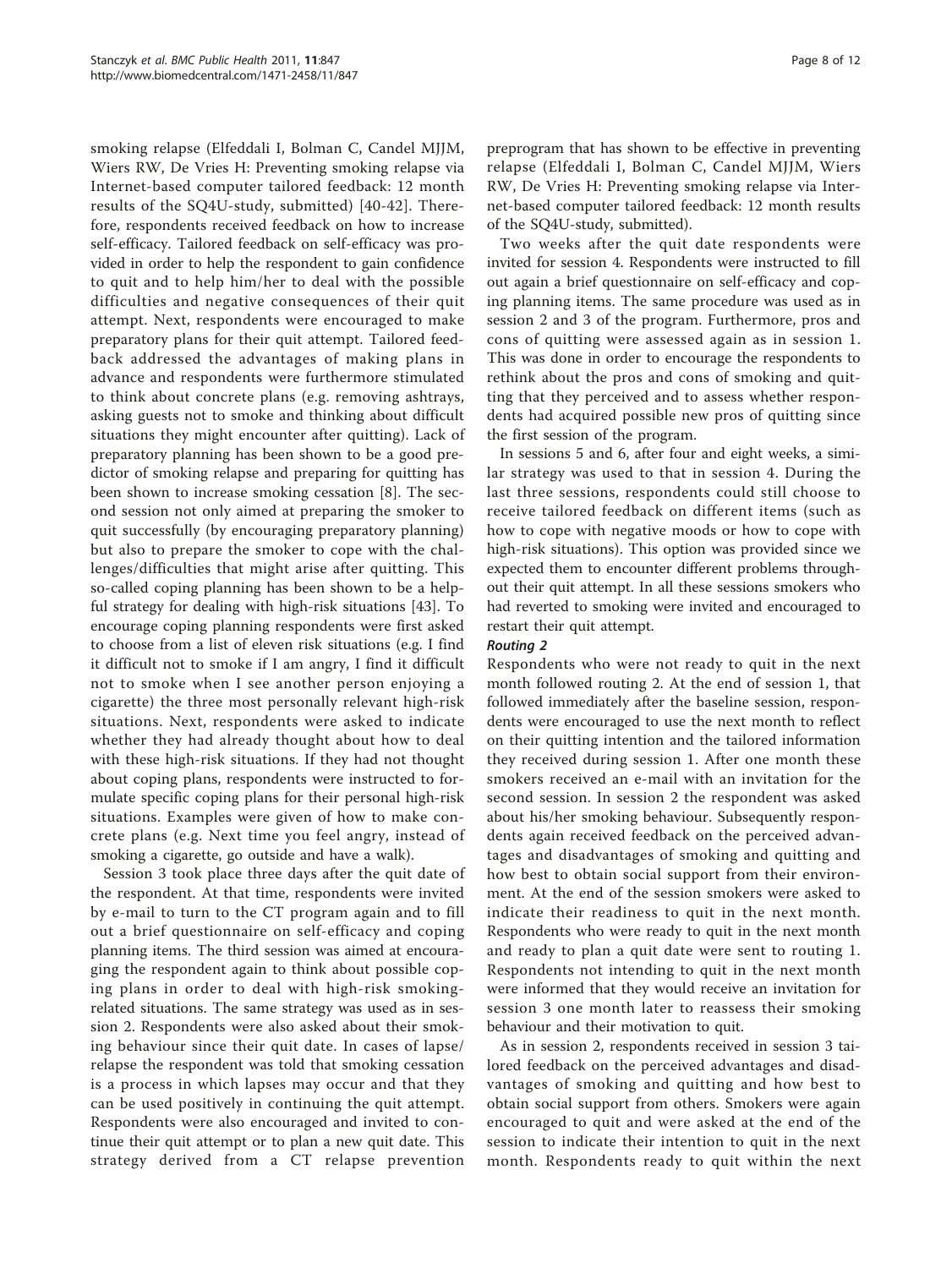month and ready to plan a quit date were sent to routing 1. Smokers not prepared to plan a quit date within a month received an empathic message, indicating that it was respected that they were not ready to quit smoking and that we would therefore send no further e-mails at this stage.

Finally, at the end of the program, all respondents were informed that they would receive an invitation (by e-mail) after six and twelve months to fill out a brief follow-up questionnaire about their smoking behaviour and a process evaluation questionnaire on the programs after 6 months.

## Control group

The control group received brief generic text advice about smoking cessation. The content of the generic text was similar to the experimental conditions. Although brief advice was given on how to quit successfully, the generic text advice was not tailored to personal factors and respondents in the intervention group all received the same information. Furthermore, respondents were not provided by e-mail with an overview of the brief non-tailored text advice.

# Outcomes and biochemical validation Primary outcome measurement

Primary outcome measures of this study measured at six and twelve months after baseline were seven-day point prevalence abstinence from smoking (PPA), continued abstinence and prolonged abstinence. Seven-day point prevalence was defined as not having smoked during the last seven days (measured from follow-up). Continued abstinence was defined as not having smoked since the last quit date, whereas prolonged abstinence took into account a grace period of two weeks [[28](#page-10-0),[44](#page-11-0)]. During this grace period re-initiating of smoking behaviour after the quit date was not defined as a relapse. All outcome variables were measured according to the definitions in Hughes et al. [[28](#page-10-0)[,44\]](#page-11-0). Smoking during the last seven days and after the personal quit date was coded as relapse (0), whereas non-smoking during the last seven days and since the quit date was coded as abstinence (1).

# Secondary outcome measures

Secondary outcome variables measured at six and twelve months after baseline included 24-hour point prevalence abstinence (having smoked during the last 24 hours;  $1 =$ no; 0 = yes), having made a serious quit attempt (not having smoked for at least 24 hours;  $1 = no$ ;  $0 = yes$ ) and changes in smoking behaviour since baseline measurements [\[44\]](#page-11-0). All respondents were further asked to fill out a process evaluation questionnaire at the sixmonth follow-up to evaluate their experience of the program.

## Biochemical validation

At the last follow-up measurement (12 months after baseline) self-reports regarding cessation will be biochemically validated by means of a cotinine test. We aim to validate self-reports randomly in a subsample of participants who have indicated abstention from smoking. At least 50% of this sample will be invited to participate. We aim to conduct the biochemical validation within one week after 12-month follow-up measurement. Respondents reporting abstention at the 12 month follow-up will be approached by a research assistant to make an appointment for the cotinine test (e.g. at home or at work). Saliva of the respondents will be collected with a swab stick and will be applied to a test strip. Respondents who decline to undergo the test will be asked by the research assistant for the reason(s) why.

# Statistical analysis

## Sample size calculation

Sample size calculations were based on the ability to detect 10% differences between the three conditions with a power of 0.80 and an alpha of 5%. To calculate the sample size, seven-day point prevalence abstinence at the six- and twelve-month follow-up was taken as the base since it is considered to be the most sensitive and valid measure of smoking cessation [[45\]](#page-11-0).

Power calculations were made separately for LSES and HSES groups. For the LSES group we expected that the video condition will result in an 18% quit rate, and the text condition in an 8% quit rate, requiring 176 participants in both conditions. For the HSES group we expected quit rates of 22% in the text-based condition and 12% in the video-based condition, requiring 220 smokers for both conditions.

## Attrition prevention

Different strategies have been applied in order to prevent high attrition rates. First, respondents completing all questionnaires are eligible to win a price of 100€. Second, the follow-up questionnaires at six and twelve months are brief, only aiming to assess behaviour, readiness to quit smoking, since this strategy has been found to increase participation rates by approximately 8 to 10%. Participants who do not respond to the follow-up measurement at six and twelve months receive two reminders inviting them again to fill in the follow-up measurements. Respondents who still do not react will receive an invitation by e-mail to briefly indicate their current smoking status by indicating whether they have smoked during the last 24 hours, in the last week or in the last months, since this strategy was shown in another study to result in an additional response rate of 8 to10%.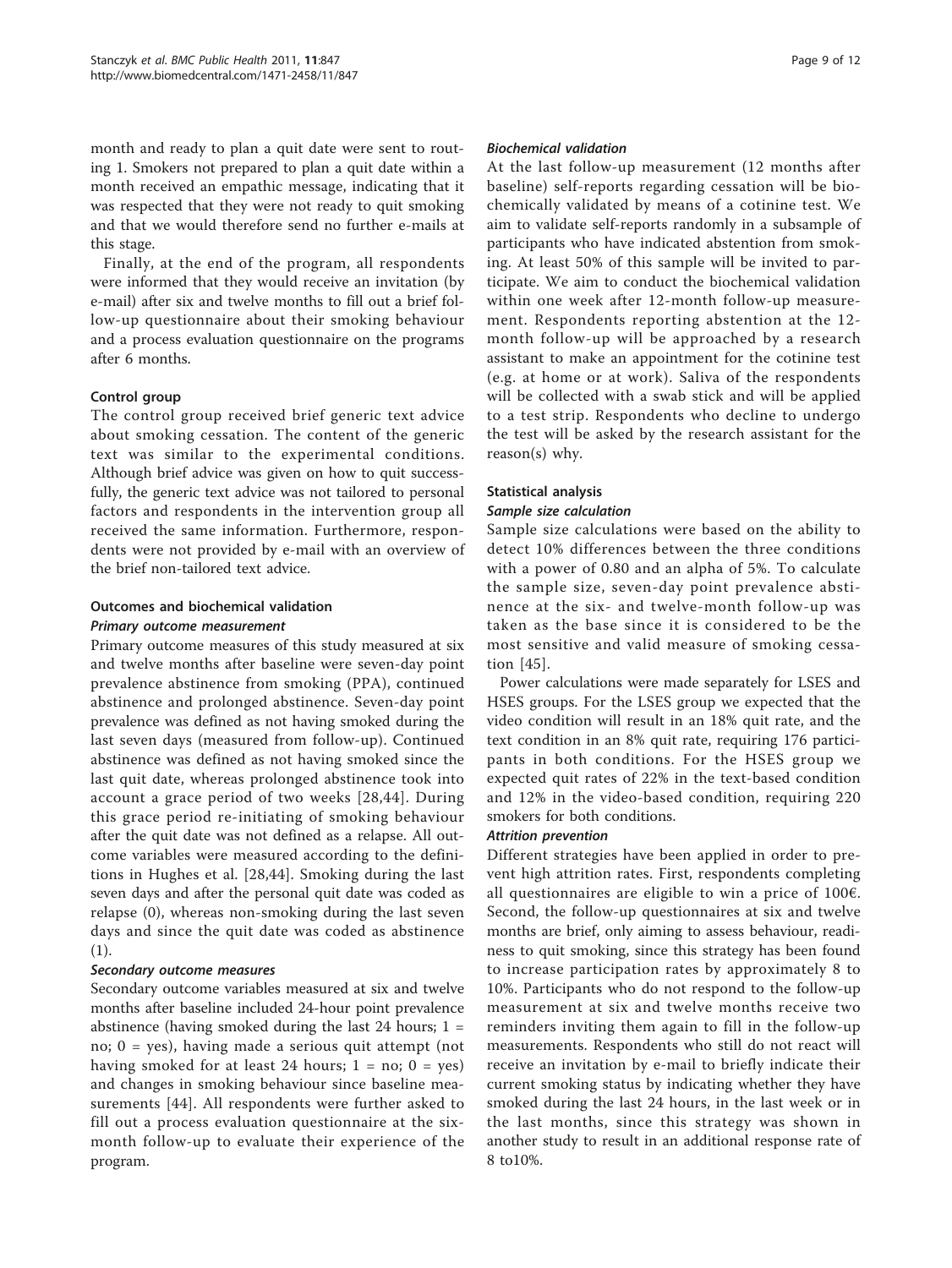## Analysis

We will conduct logistic regression analysis at six and twelve months to assess program effects on the main outcome variables. We will further perform linear regression analysis and covariance analysis to assess effects on secondary outcome variables at six and twelve months. We will correct for baseline factors (e.g. demographics, smoking behaviour, attitude, intention) in both types of regression analyses by adding these variables as possible confounders. Interaction effects of experimental condition (text vs. video) and SES will be explored by moderation in the logistic regression analysis since we expect an interaction effect between SES and condition.

## Additional studies

Additional to the effect study we will conduct two other studies in the same trial, a process evaluation and an economic evaluation, which are described briefly below.

# Process evaluation

We will conduct a process evaluation to assess the respondents' reactions to the program. Furthermore we will assess differences in evaluation between LSES and HSES smokers. The questionnaire of the process evaluation is based on previously used questionnaires [[6,25](#page-10-0)] and assesses information appraisal of the tailored advice. The concepts attention, comprehension and appreciation of the tailored advice are measured on a five-point scale. Attention is measured by assessing whether the respondents felt that the messages attracted their attention and retained it. Comprehension is measured by asking whether they understood the messages and whether they found them difficult or encountered difficulties with words or passages. Appreciation of the advice is measured by asking whether the respondents liked the messages and whether they found the message personally relevant.

## Economic evaluation

The economic evaluation involves a combination of a cost-effectiveness analysis (CEA) and a cost-utility analysis (CUA) to analyse whether the e-health program is preferable in terms of cost, effects and utilities from a societal perspective. In the CEA, the incremental cost effectiveness ratio (ICER) is expressed as the incremental costs per additional quitter (measured as 12 months' Point Prevalence Abstinence). In the CUA, the outcome measure is quality-adjusted life years (QALYs), which is based on the EuroQol utility score [\[30\]](#page-10-0).

## **Discussion**

The paper describes two multiple computer-tailored smoking cessation programs and the design of an efficacy study that will be conducted to test the effects of the programs on smoking cessation. The computertailored e-health approaches are currently tested by Dutch smokers who are motivated to stop smoking. The tailored messages are the same in both conditions; the two conditions only differ in the mode of delivery. One experimental condition uses video-driven messages whereas the other condition uses text-driven messages. The two experimental conditions (video vs. text) will be compared with each other and with a control condition which receives general smoking cessation advice. Furthermore, the effects of the two different multiple tailored smoking cessation programs will be tested among smokers with a lower and higher socio-economic background.

The present study has several strengths. First, it addresses the efficacy of two computer-tailored programs by means of a strong experimental design. A randomized control trial was used to exclude possible biases with regard to assignment of respondents to the different conditions. Allocation of the different conditions was performed automatically with the Tailor Builder computer software.

Second, the intervention is one of the first programs to test video-based messages as a potential new communication strategy for LSES smokers. So far computer-tailored smoking cessation interventions have tended to rely on text-based messages. Several studies however suggest that videos may be more effective in attracting attention and stimulating comprehension, especially in LSES smokers [[22\]](#page-10-0).

Third, an important strength of our smoking cessation programs concerns the inclusion of multiple tailored feedback moments. Tailored information has been shown to be more likely to be read, remembered and considered personally relevant. Our study made use of a multiple computer-tailored smoking cessation intervention with different feedback moments. Although previous programs did focus on smoking cessation tailored messages, few of them provided smokers with multiple tailored feedback moments.

Finally, one strategy the study used to collect participants was via the GP setting. The GP is considered as an important access point to many smokers [[46\]](#page-11-0). Advice from GPs is an effective way to help smokers to quit and is seen as valuable by the Dutch patient [[47\]](#page-11-0).

There may be limitations to the study. First, the multiple tailoring e-health programs could be too intensive and therefore lead to an increased drop-out rate. Furthermore, the program is only available on the internet, so smokers with no internet access were excluded from the study. Although 90% of Dutch households are equipped with internet access this could still result in selection bias [[14](#page-10-0)].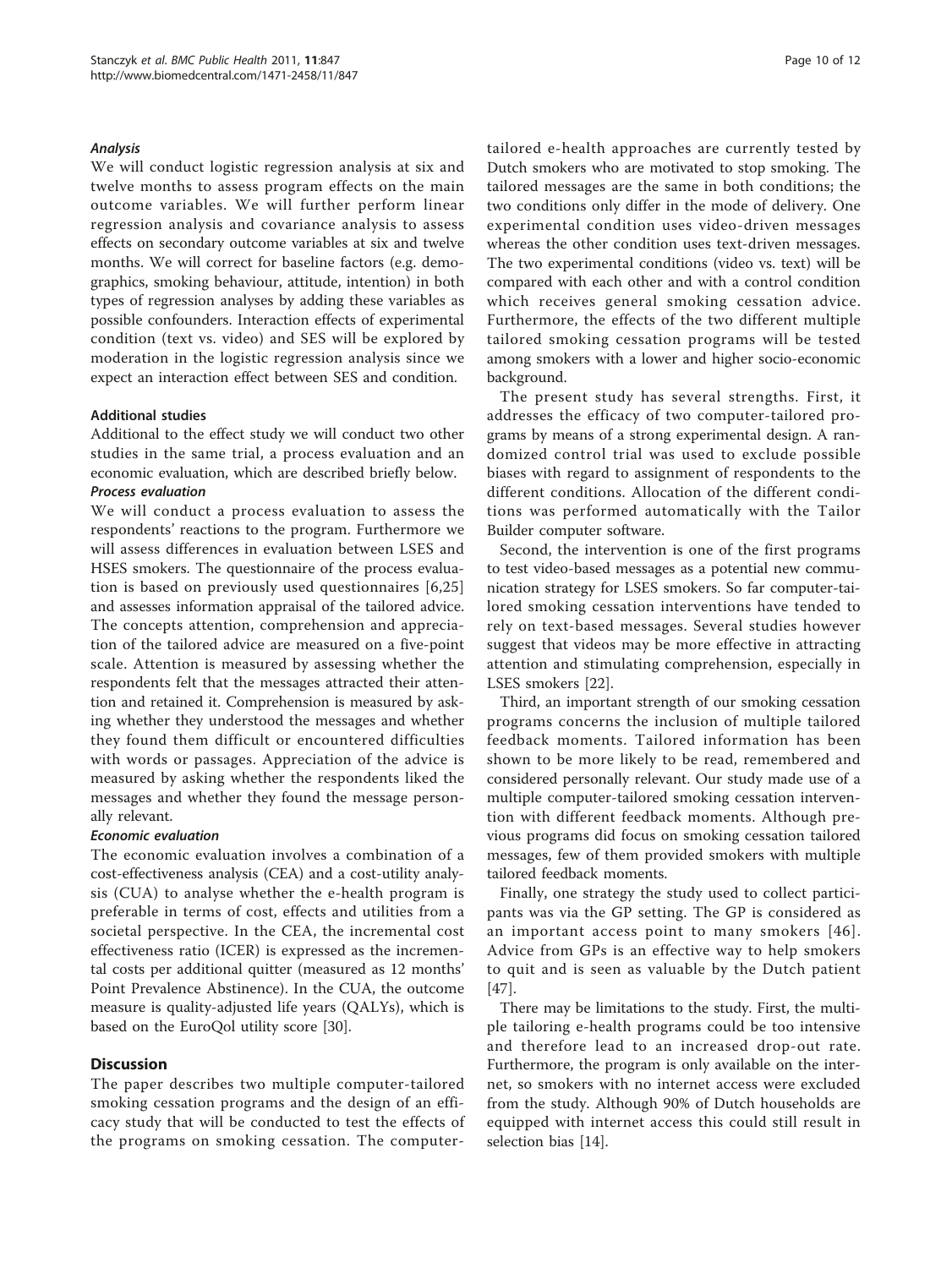## <span id="page-10-0"></span>Conclusion

A description was provided of the e-health smoking cessation intervention SteunbijStoppen.nl, which was developed especially to attract smokers with a lower socioeconomic status. The paper also explained the classification of the study into efficacy and cost-effectiveness of the two programs compared with a control condition and user evaluation. The study results reveal different working mechanisms of multiple computer-tailored smoking cessation interventions. The results will help us to gain more insight into effective strategies to target different subgroups and especially smokers with a lower social economic status. Finally, the results of the study will contribute to the development of future smoking cessation e-health programs. The different behavioural effects of the Steunbijstoppen.nl intervention will be published in other papers.

#### Acknowledgements

The study was funded by ZonMw, the Netherlands Organisation for Health Research and Development (grant number: 20011007).

#### Author details

<sup>1</sup>Department of Health Promotion, School for Public Health and Primary Care (CAPHRI), Maastricht University, P.O. Box, 6200 MD Maastricht, the Netherlands. <sup>2</sup>Department of Health Promotion and Health Education, Maastricht University, P.O. Box 616, 6200 MD Maastricht, the Netherlands. <sup>3</sup>Department of Psychology, Open University of the Netherlands, 6419 AT Heerlen, the Netherlands. <sup>4</sup>Department of General Practice, Maastricht University, P.O. Box 616 6200 MD Maastricht, the Netherlands.

#### Authors' contributions

HdV, CB and JM designed and wrote the original proposal. NES, HdV, CB and JM developed the smoking cessation intervention and execute the studies. NES significantly contributed to writing this paper, while HdV, CB and JM were involved in revising the manuscript critically. All authors read and approved the final version of the manuscript.

#### Competing interests

The authors declare that they have no competing interests.

#### Received: 11 October 2011 Accepted: 7 November 2011 Published: 7 November 2011

#### References

- 1. CDC: The health consequences of smoking: a report of the Surgeon General. Washington D.C.: Centers for Disease Control and Prevention; 2004.
- 2. Fiore MC, Jaen CR, Baker TB, Bailey WC, Benowitz N, Curry SJ, Dorfman SF, Froelicher ES, Goldstein MG, Healton CG, et al: Clinical practice guideline: treating tobacco use and dependence. Public Health Service 2008.
- 3. De Vries H, Brug H: [Computer-tailored interventions motivating people to](http://www.ncbi.nlm.nih.gov/pubmed/10223015?dopt=Abstract) [adopt health promoting behaviours; introduction to a new approach.](http://www.ncbi.nlm.nih.gov/pubmed/10223015?dopt=Abstract) Patient Education and Counseling 1999, 36:99-105.
- Lustria MLA, Cortese J, Noar SM, Glueckauf RL: [Computer-tailored health](http://www.ncbi.nlm.nih.gov/pubmed/18947966?dopt=Abstract) [interventions delivered over the web:Review and analysis of key](http://www.ncbi.nlm.nih.gov/pubmed/18947966?dopt=Abstract) [components.](http://www.ncbi.nlm.nih.gov/pubmed/18947966?dopt=Abstract) Patient Education and Counseling 2009, 74(2):156-173.
- 5. Kreuter MW, Farwell D, Olevitch L, Brennan L, (eds.): Tailored Health messages: Customizing Communication with Computer Technology. Mahwah, New Jersey: Lewrence Erlbaum; 1999.
- 6. Smeets T, Brug J, De Vries H: [Effects of tailoring health messages on](http://www.ncbi.nlm.nih.gov/pubmed/17032705?dopt=Abstract) [physical activity.](http://www.ncbi.nlm.nih.gov/pubmed/17032705?dopt=Abstract) Health Education Research 2008, 23(3):402-413.
- Oenema A, Brug J, Dijkstra A, Weerdt I, De Vries H: Efficacy and use of an Internet-delivered Computer-tailored Lifestyle Intervention, Targeting

saturated Fat Intake, Physical Activity and Smoking Cessation: A randomized Controlled Trial. Annual Behaviour Medicine 2008, 35:125-135.

- 8. Te Poel F, Bolman C, Reubsaet A, De Vries H: [Efficacy of a single](http://www.ncbi.nlm.nih.gov/pubmed/19574405?dopt=Abstract) [computer-tailored e-mail for smoking cessation: results after 6 months.](http://www.ncbi.nlm.nih.gov/pubmed/19574405?dopt=Abstract) Health Education Research 2009, 24(6):930-940.
- Dijkstra A, De Vries H, Roijackers J, Van Breukelen G: [Tailored information](http://www.ncbi.nlm.nih.gov/pubmed/9848801?dopt=Abstract) [to enhance quitting in smokers with low motivation to quit: three basic](http://www.ncbi.nlm.nih.gov/pubmed/9848801?dopt=Abstract) [efficacy questions.](http://www.ncbi.nlm.nih.gov/pubmed/9848801?dopt=Abstract) Health Psychology 1998, 17(6):513-519.
- 10. Dijkstra A, De Vries H, Roijackers MA: [Targeting smokers with low](http://www.ncbi.nlm.nih.gov/pubmed/10048112?dopt=Abstract) [readiness to change with tailored and nontailored self-help materials.](http://www.ncbi.nlm.nih.gov/pubmed/10048112?dopt=Abstract) Preventive Medicine 1999, 28:203-211.
- 11. Dijkstra A, De Vries H: [Clusters of precontemplating smokers defined by](http://www.ncbi.nlm.nih.gov/pubmed/10890291?dopt=Abstract) [the perception of the pros, cons, and self-efficacy.](http://www.ncbi.nlm.nih.gov/pubmed/10890291?dopt=Abstract) Addictive Behaviors 2000, 25:373-385.
- 12. Shahab L, Mc Ewen A: Online support for smoking cessation: a systematic review of the literature. Addictive Behaviours 2009, 104:1792-1804.
- 13. Lancaster T, Stead L: Self-help interventions for smoking cessation. Cochrane Database System Review 2005, 3.
- 14. CBS: Centraal Bureau voor de Statistiek.[[http://www.cbs.nl\]](http://www.cbs.nl).
- 15. Michie S, Jochelson K, Markham WA, Bridle C: [Low-income groups and](http://www.ncbi.nlm.nih.gov/pubmed/19386612?dopt=Abstract) [behaviour change interventions: a review of intervention content,](http://www.ncbi.nlm.nih.gov/pubmed/19386612?dopt=Abstract) [effectiveness and theoretical framework.](http://www.ncbi.nlm.nih.gov/pubmed/19386612?dopt=Abstract) Journal of Epidemiology Community Health 2009, 63:610-622.
- 16. Bell K, McCullough L, Greaves L, Mulryne R, Jategaonkar N, De Vries K: The Effectiveness of National Health Service Intensive treatments for Smoking Cessation in England: a rapid review. London, UK: National Institute for Clinical and Health Excellence; 2006.
- 17. Murphy PW, Andrew L, Chesson AL, Walker L, Arnold C: Comparing the effectiveness of video and written material for improving knowledge among sleep disorders clinic patients with limited literacy skills. South Medical Journal 2000, 93(3):297-304.
- 18. Brouwner C, Preloran M, Press N: [The effects of ethinicity, education and](http://www.ncbi.nlm.nih.gov/pubmed/8788343?dopt=Abstract) [an informational video on pregnant women](http://www.ncbi.nlm.nih.gov/pubmed/8788343?dopt=Abstract)'s knowledge and decisions [about a prenatal diagnostic screening test.](http://www.ncbi.nlm.nih.gov/pubmed/8788343?dopt=Abstract) Patient Education and Counseling 1996, 27:135-146.
- 19. Haug S, Meyer C, Ulbricht S, Gross B, Rumpf HJ, John U: [Need for](http://www.ncbi.nlm.nih.gov/pubmed/20658823?dopt=Abstract) [cognition as a predictor and a moderator of outcome in a tailored](http://www.ncbi.nlm.nih.gov/pubmed/20658823?dopt=Abstract) [letters intervention for smoking cessation.](http://www.ncbi.nlm.nih.gov/pubmed/20658823?dopt=Abstract) Health Psychology 2010, 29(4):367-373.
- 20. Cacioppo J, Petty R, Feinstein J: Dispositional differences in cognitive motivation: The life and times of individuals varying in need for cognition. Psychol Bulletin 1996, 199(2):197-253.
- 21. Mayer R, Massa L: Three facets of visual and verbal learners: cognitive ability, cognitive style and learning preference. Journal of Education Psychology 2003, 95(4):833-846.
- 22. Nielsen E, Sheppard MA: [Television as a patient education tool: A review](http://www.ncbi.nlm.nih.gov/pubmed/10302261?dopt=Abstract) [of its effectiveness.](http://www.ncbi.nlm.nih.gov/pubmed/10302261?dopt=Abstract) Patient Education and Counseling 1988, 11(1):3-16.
- 23. Salomon G: Television Is Easy and Print is Tough: The differences investment of mental effort in learning as a function of perceptions and attributions. Journal of Education Psychology 1984, 76(4):647-658.
- 24. Tversky B, Morrison J, Betrancourt M: Animation: Can it facilitate? International journal of human computer studies 2002, 57:247-262.
- 25. De Vries H, Kremers SP, Smeets T, Brug J, Eijmael K: [The effectiveness of](http://www.ncbi.nlm.nih.gov/pubmed/18677882?dopt=Abstract) [tailored feedback and action plans in an intervention addressing](http://www.ncbi.nlm.nih.gov/pubmed/18677882?dopt=Abstract) [multiple health behaviours.](http://www.ncbi.nlm.nih.gov/pubmed/18677882?dopt=Abstract) American Journal of Health Promotion 2008, 22(6):417-425.
- 26. Smit ES, Hoving C, De Vries H: [The PAS study: A randomized controlled](http://www.ncbi.nlm.nih.gov/pubmed/20215047?dopt=Abstract) [trial evaluating the effectiveness of a web-based multiple tailored](http://www.ncbi.nlm.nih.gov/pubmed/20215047?dopt=Abstract) [smoking cessation programme and tailored counselling by practice](http://www.ncbi.nlm.nih.gov/pubmed/20215047?dopt=Abstract) [nurses.](http://www.ncbi.nlm.nih.gov/pubmed/20215047?dopt=Abstract) Contemporary Clinical Trials 2010, 31:251-258.
- 27. OSE: OverNite Software Europe BV.[<http://http//:www.ose.nl>].
- 28. Hughes JR, Keely J, Naud S: Shape of the relapse curve and long-term abstinence among untreated smokers. Addiction 2003, 99:29-38.
- 29. Cole S, Williamson GM: Development and validation of a Rasch-derived CES-D short form. Psychol Assessment 2004, 61:360-372.
- 30. Euro EG: [A new facility for the measurement of health related quality of](http://www.ncbi.nlm.nih.gov/pubmed/10109801?dopt=Abstract) [life.](http://www.ncbi.nlm.nih.gov/pubmed/10109801?dopt=Abstract) Health Policy 1990, 16(3):199-208.
- 31. Cole JC, Rabin AS, Smith TL, Kaufman AS: [Development](http://www.ncbi.nlm.nih.gov/pubmed/15584795?dopt=Abstract) and validation of [a Rasch-Derived CES-D short form.](http://www.ncbi.nlm.nih.gov/pubmed/15584795?dopt=Abstract) Psychological Assessment 2004, 16:360-372.